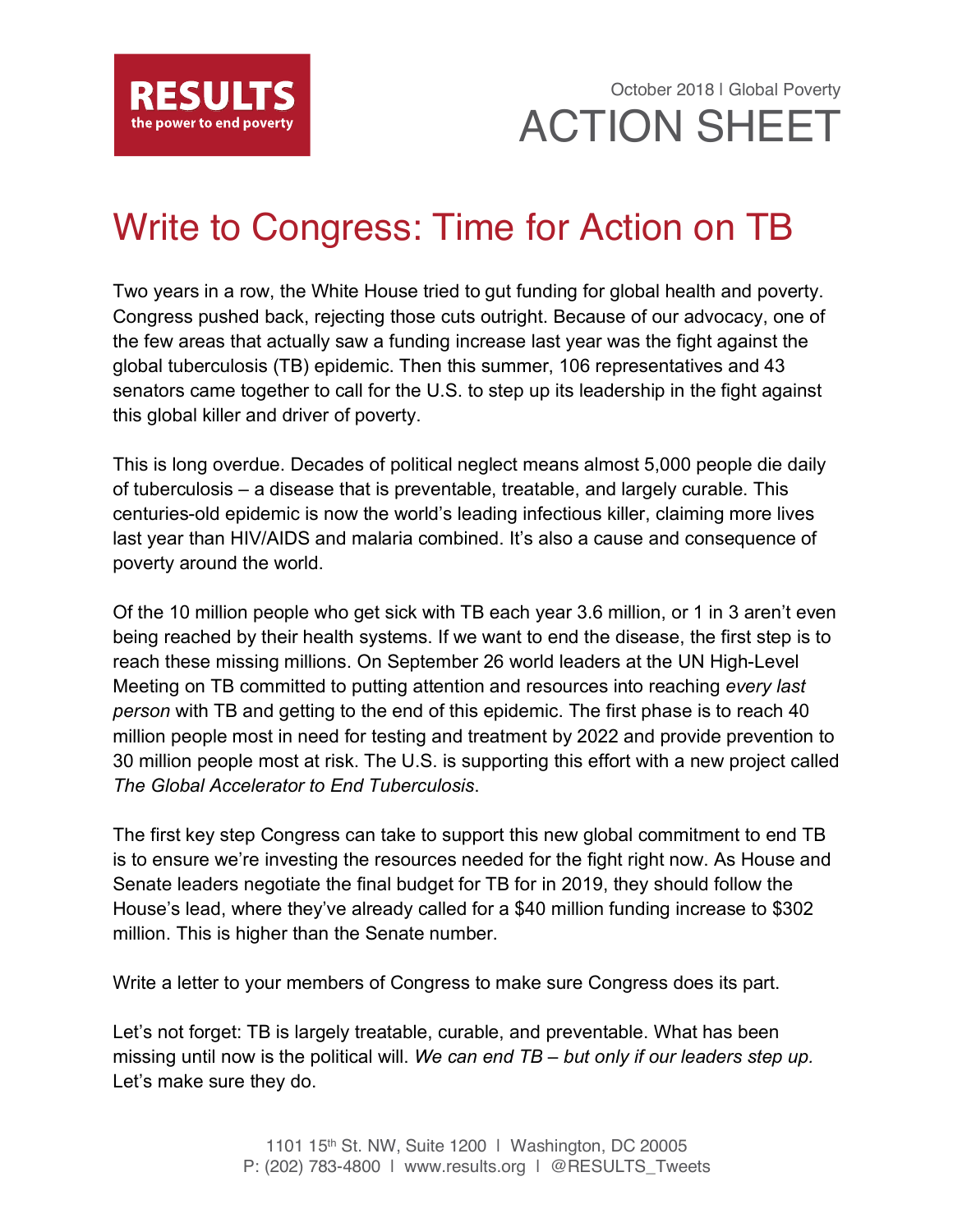### **Why write to your members of Congress?**

According to research by the Congressional Management Foundation, personalized letters to our members of Congress are one of the most influential actions we can take, second only to meeting with them in person. People often receive responses to these personal letters. RESULTS advocates further leverage your personalized letter by handcarrying them to meetings with members of Congress, staff, or town hall meetings. Now is a good time to write because, with midterm elections around the corner, your representatives and senators are paying very close attention to what their constituents are saying. They need to hear from you so they know that TB should be a top priority.

## **Tips**

- Personalize your letter with why you care about the issue of TB.
- Reference a story or account of the issue if you can to put a human face on the issue.
- Work with your local RESULTS group to send your letter to local and DC staff, and hand-deliver them at a town hall meetings, meeting with the local staff, or meeting with the member of Congress.

### **Sample Letter in EPIC Format**

*Dear Representative/Senator xxxx*

*Engage: I recently learned that TB is the biggest infectious disease killer in the world, sickening 10 million people each year, taking the lives of over 1.6 million annually. Who knew?*

*Problem: Given that we are failing to find 1 in 3 people becoming sick with TB each year, there is no way we can get ahead of this disease. We've got to be more aggressive with TB.*

*Inform: That is why global leaders, including the U.S., made bold commitments toward ending TB on September 26 at the UN High-Level Meeting on TB.*

*Call to Action: You can help send an early signal that the U.S. is committed to ending TB by asking the Chair and Ranking member of SFOPS to use the House bilateral TB funding amount of \$302 million in the final 2019 spending bill. The additional funding will save a lot of lives and send a powerful message to the world about the U.S. commitment to reaching 40 million people with TB treatment by 2022. Can someone get back to me and let me know if/when you will take this important action?*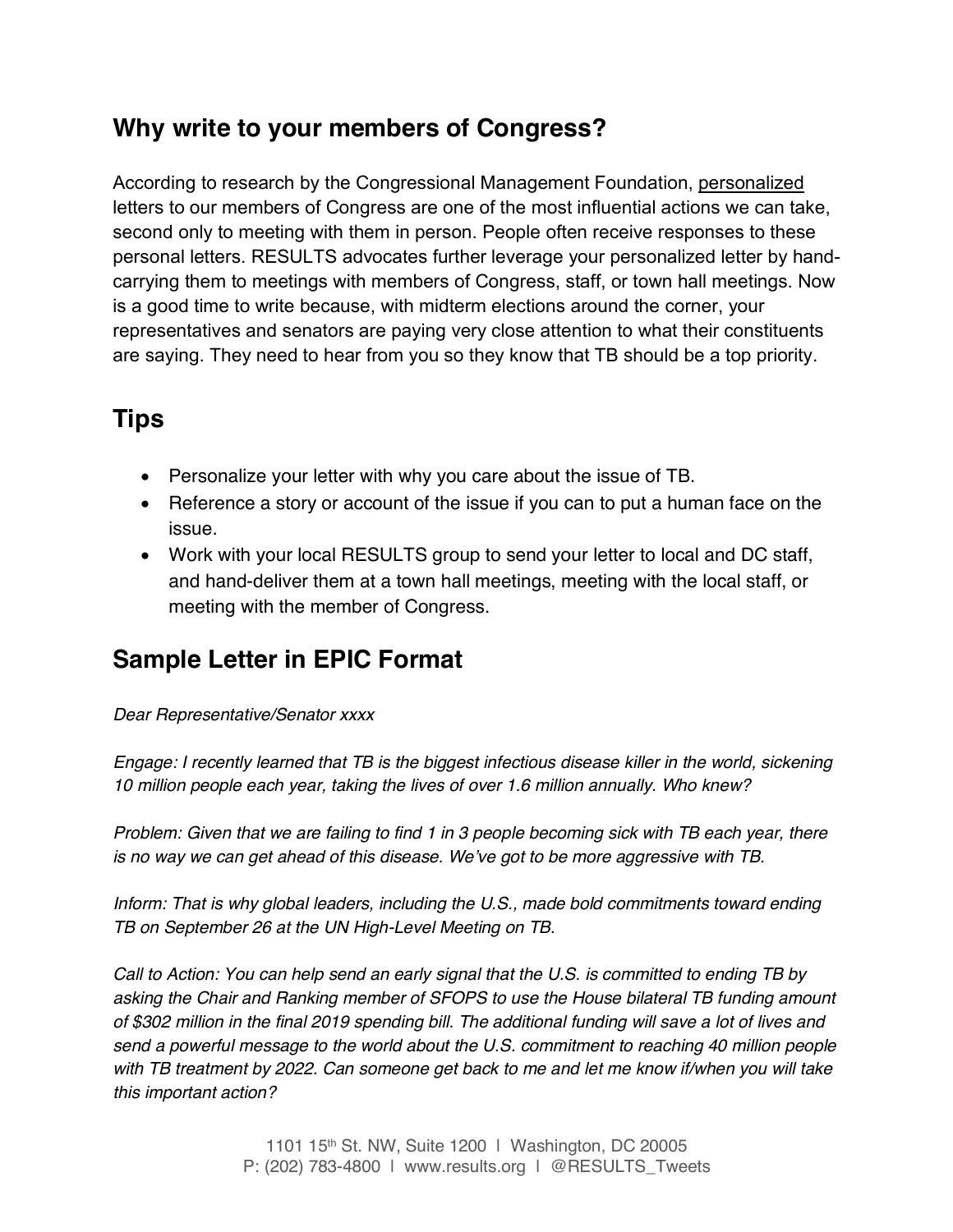### Leading with Action: Letter-Writing Workshop Agenda & Guide

Below is a sample agenda and script that you can use to put people in your community into action. When people take action they are inspired. The agenda below will require roughly 60 minutes. Adapt the elements to fit your style and timeframe.

#### I. Setting the Stage – 15 Minutes

#### **2 min: Welcome and acknowledge people for being there.**

"Thank you all for coming. There are a lot of ways you could be spending the day, so I want to thank you for coming out and learning more about how YOU can play a role in the movement to end poverty. Can the RESULTS volunteers briefly say their name and how many years you've been involved? Also, can you all be sure to sign our sign-in sheet?"

#### **3 min: State the purpose of the meeting.**

"Our purpose today is to inspire you all about the difference you can make, working with others, to create the political will to end poverty. In the next few minutes, we'll . . .

- Learn a bit about RESULTS, the group organizing this meeting.
- Learn about an issue of poverty.
- Take powerful action on the issue: we'll write letters to our members of Congress on the leading infectious disease killer in the world—TB.
- Finally, we'll see who is interested in continuing to make a difference with RESULTS."

#### **10 min: Center the room and do introductions.**

"Let's see who's in the room tonight and get in touch with why we are here. Please give us your name and tell us briefly why acting on issue of poverty is important to you." Other possible questions, "What are you committed to in life?" or "Who do you want to be in the world?"

Afterward, "Thank you all for sharing what is important to you. We have a lot in common."

#### II. The Basics of RESULTS – 10 Minutes

#### **RESULTS is…**

"So, what is RESULTS? RESULTS is movement of passionate, committed, everyday people. Together we use our voices to influence political decisions that will bring an end to poverty. As volunteers, we receive training, support, and inspiration to become skilled advocates. In time, we learn to effectively advise policy makers, guiding them toward decisions that will improve access to health, education, and economic opportunity. Together we realize the incredible power we possess to use our voices to change the world. "

Show the video if you have time: We Have a Vision: http://www.results.org/blog/we\_have\_a\_vision/

- 1. Share an example of success: "We protected development assistance for FY2018, and FY2019 so far, after the President proposed cutting global health and education programs by 30%. We worked with Republicans and Democrats to help secure the highest number ever of congressional supporters for AIDS, TB, and malaria; global education; and maternal & child health, sending a message to the President that these programs should be protected and strengthened."
- 2. "A local example of success is: We moved Rep or Senator bologique to sign on to xxx letter as part of this. He/She met with us in  $\qquad$  (month) of 2018, which was key in getting his/her support."